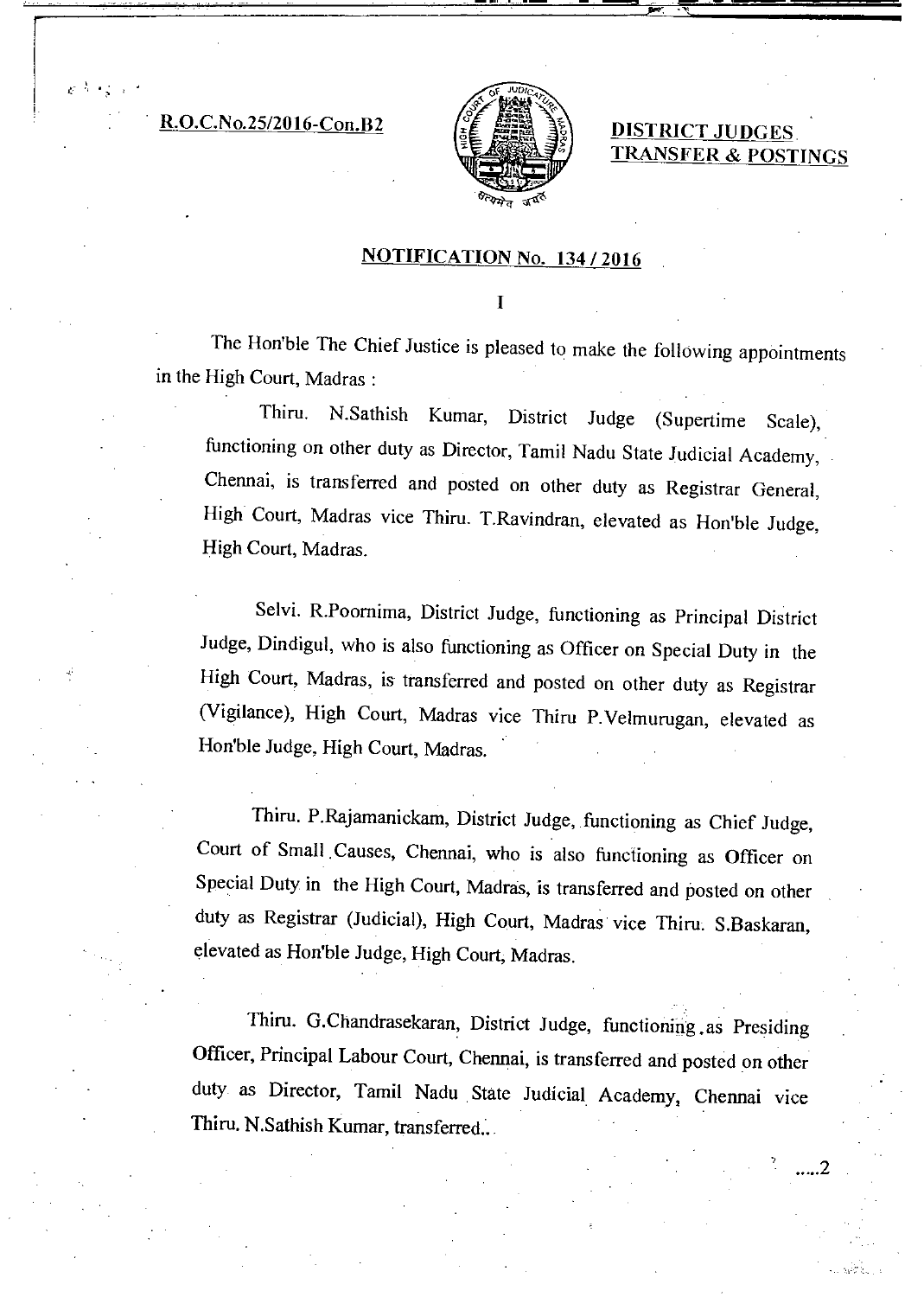Н

-2-

Thiru M.Nazir Ahamed, Principal District Judge, Madurai is transferred and posted as  $P_{\text{ref}}$   $\sim$   $\frac{1}{2}$   $\frac{1}{2}$  Civil Court, Chennai vice Dr.G. Javachandran, electrical as Rouble as Rouble as Rouble as Rouble as Rouble as Rouble as Rouble as Rouble as Rouble as Rouble as Rouble as Rouble and Poste Judge, High Court, Madras.

Thiru V.Sivagnanam, District Judge, Tiruvarur is transferred and posted as Chief Judge, Court of Small Causes, Chennai vice Thiru P.Rajamanickam, transferred.

# **HIGH COURT, MADRAS. DATED: 30.09.2016.**

**REG1RAR GENERAL.** 

To

1. The Officers concerned.

2. The Offices of the Officers concerned.

3. The Chief Metropolitan Magistrate, Egmore, Chennai.

4. The Chief Judicial Magistrate, Dindigul / Madurai / Tiruvarur. 5. The Senior Accounts Officer (GAD-IV) Occ. General  $(A \& E)$ , Chennai-18. (GAD-IV), Office of the Principal Accountant

6.

7. The Pay and Accounts Office III. High Court, Madras (2 Copies). 7. The Pay and Accounts Officer, High Court Buildings, Madras.

The Trensum Accounts Officer, High Court Buildings, Madrid.

**Copy to: The Treasury, District Treasury, Dindigul / Madurai / Tiruvarur.** 

I.

2. The Secretary to Government, Secretariat, Chennai-9. Law/ Commercial Taxes  $D_{\text{max}}$ , Home / Public / Labour and Employment / Revenue / Revenue / Revenue / Revenue / Revenue / Revenue / Revenue / Revenue / Revenue / Revenue / Revenue / Revenue / Revenue / Revenue / Revenue

3. The Secretary to His Expellent and Secretariat, Chennai-9.

- The Secretary to  $H_{1}$  is excellency The Governor, Raj Bhavan,  $C_1$ 4.
- 
- 5. The Registrar (Judicial), High Court, Madras.<br>6. The Registrar (Vigilance), High Court, Madras (12 copies)<br>7. The Registrar (IT-cum-Statistics), High Court, Madras.<br>8. The Registrar (Management), High Court, Madras. 5. The Registrar (Judicial), High Court, Madres. Secretariat, Chennai-9.
- $rac{6}{7}$
- 7. The Registrar (IT-cum-Statistics), High Court, Madras.<br>8. The Registrar (Management), High Court, Madras.<br>9. The Officer on G.
- 
- 
- The Officer on Special Duty, High Court, Madras. 10. The Registrar-cum-Private Secretary to the Hon'ble The Chief Justice, High Court,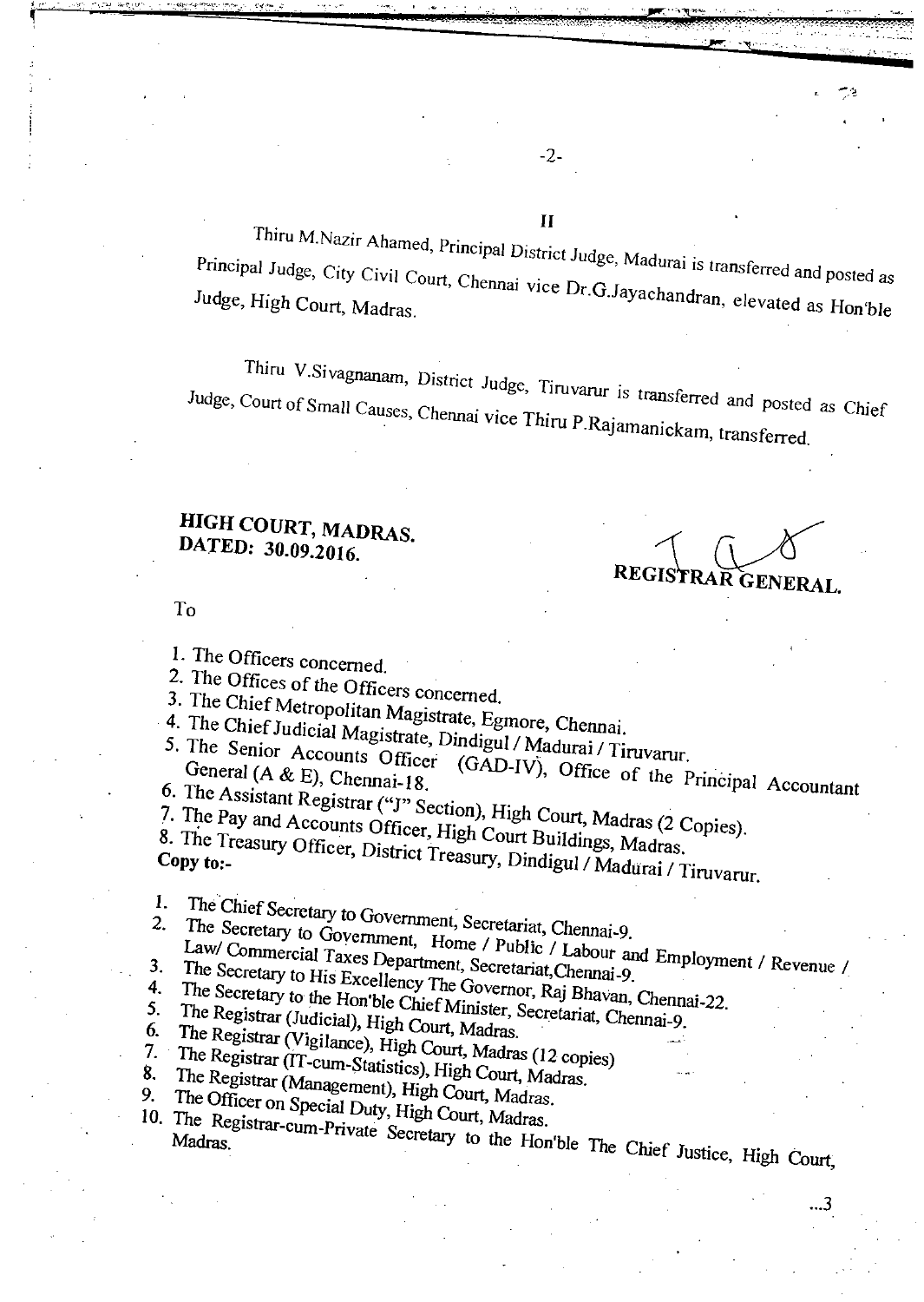- II. The Additional Registrar (Vigilance), High Court, Madras.
- 12. The Registrar (District Judiciary), High Court, Madras.
- 13. The Registrar (Administration), High Court, Madras.
- 14. The Official Assignee, High Court, Madras.
- 15. The Registrar (Administration), Madurai Bench of Madras High Court, Madurai.
- 16. The Registrar (Judicial), Madurai Bench of Madras High Court, Madurai.
- 17. The Director, Tamil Nadu State Judicial Academy, No.30 (95), P.S.K.R.Salai (Greenways Road), R.A.Puram, Chennai-28.

 $-3-$ 

- 18. The Member Secretary, Tamil Nadu State Legal Services Authority, Chennai.
- 19. The Chief Accounts Officer, High Court, Madras.
- 20. The Assistant Registrar, Admn.I / Admn.II / Per.Admn. / A.S. / Rules / Computer / Pondicherry, High Court, Madras.
- 21. The Section Officer, 'C' / Computer / 'Cl' / 'D' / 'F' / 'G' / Budget / 'B5' / Library / Stationery / Legal Cell, High Court, Madras.
- 22. The Technical Director, NIC, High Court, Madras.
- 23. The Secretary, Tamil Nadu Judicial Officers Association, Chennai.
- 24. The Record Keeper, A.D. Records, High Court, Madras.

+ Spare 5.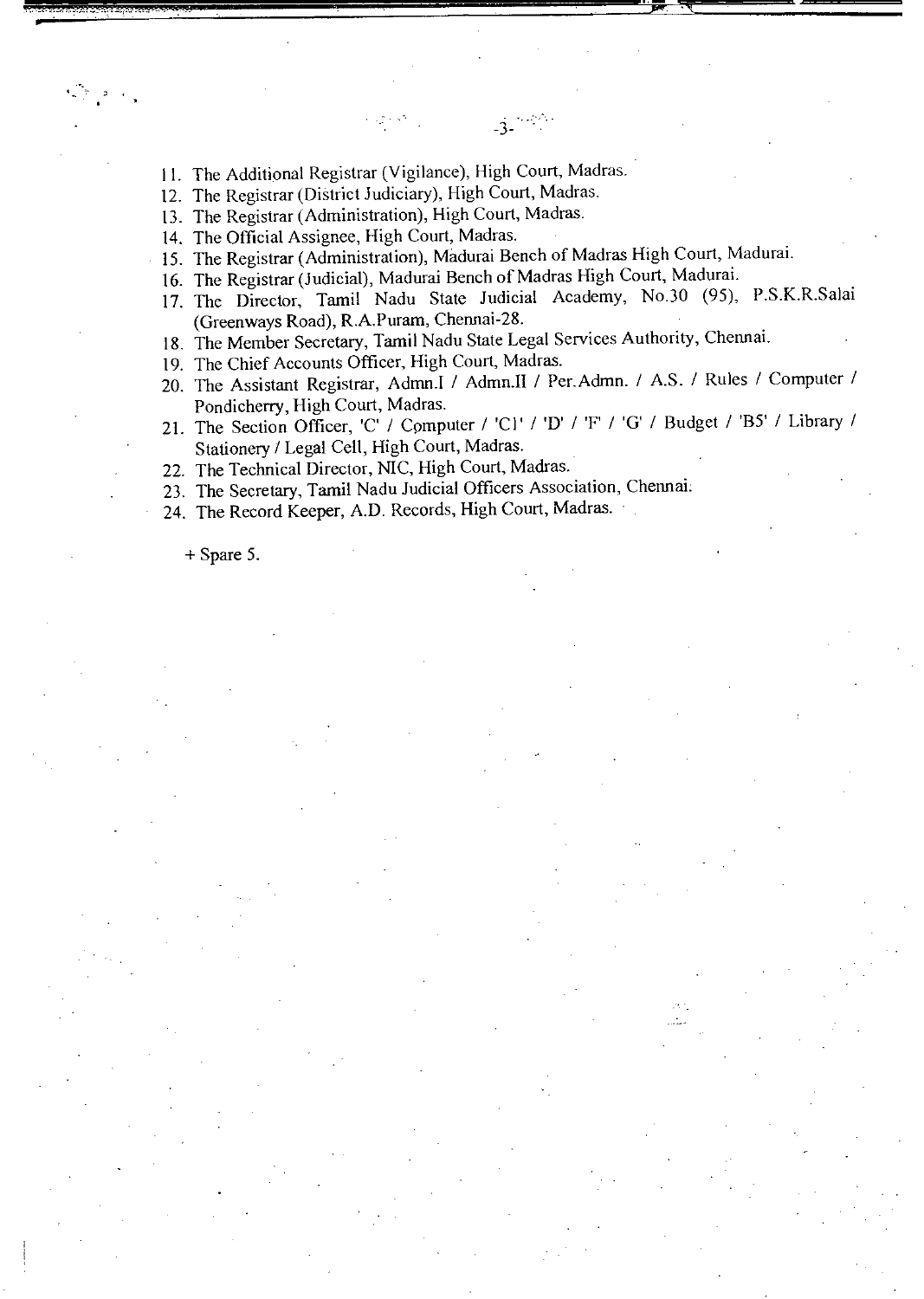

,

 $R.O.C.No.69502-/A/2016/RG-B2$   $s \notin \mathbb{R} \$  SENIOR CIVIL JUDGES TRANSFER & POSTINGS

### NOTIFICATION No. 135 / 2016

Thiru. M. Elavarasan, Sub Judge, Tirupathur, is transferred and posted as Chief Judicial Magistrate, Cuddalore, in the existing vacancy.

Thiru. K.Karunanithi, Principal Sub Judge, Tiruchirappalli, is transferred and posted as Chief Judicial Magistrate, Namakkal, in the existing vacancy.

### HIGH COURT, MADRAS. DATED : 3%09.2016. REGISTRAR GENERAL

To

- 1. Thiru. M. Elavarasan, Sub Judge, Tirupathur, Vellore District.
- 2. Thiru. K.Kamnanithi, Principal Sub Judge, Tiruchirappalli.
- 3. The Sub Judge, Tirupathur, Vellore District.
- 4. The Principal Sub Judge, Tiruchirappalli.
- 5. The Principal District Judge, Tirupathur, Vellore District/Tiruchirappalli.
- 6. The Chief Judicial Magistrate, Vellore/Tiruchirappalli.
- 7. The Senior Accounts Officer (GAD-IV), 0/o the Principal Accountant General (A & E), Chennai.18.
- 8. The Treasury Officer, District Treasury, Vellore District/Tiruchirappalli.

#### Copy to:

- 1. The Chief Secretary to Government, Secretariat, Chennai-9.•
- 2. The Secretary to Government, Home / Public / Labour and Employment / Revenue / Law/ Commercial Taxes Department, Secretariat,Chennai-9.
- 3. The Secretary to His Excellency The Governor, Raj Bhavan, Chennai-22.
- 4. The Secretary to the Hon'ble Chief Minister, Secretariat, Chennai-9.
- 5. The Registrar (Judicial), High Court, Madras.
- 6. The Registrar (Vigilance), High Court, Madras (12 copies)
- 7. The Registrar (IT-cum-Statistics), High Court, Madras.